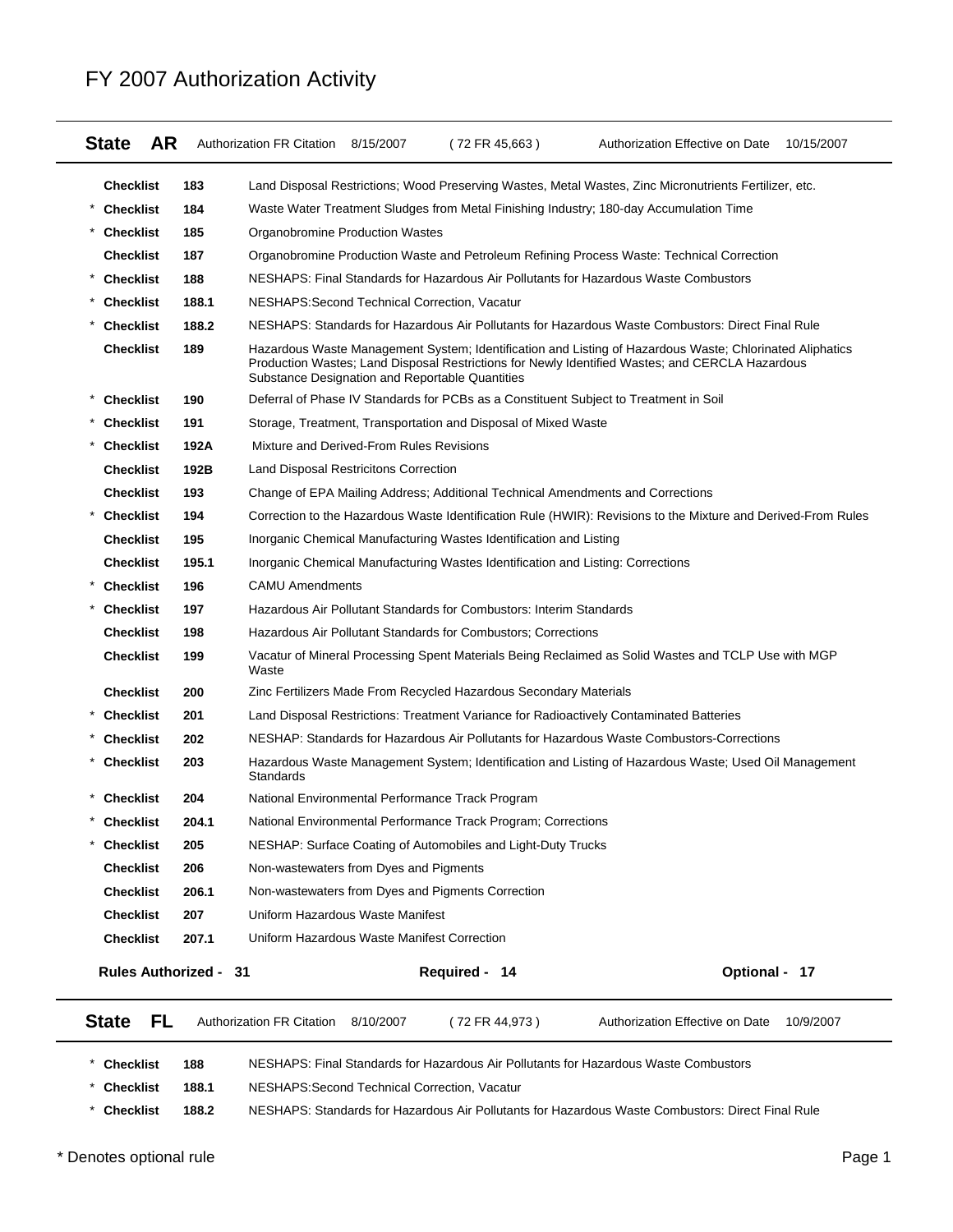| <b>Checklist</b>          | 189   | Hazardous Waste Management System; Identification and Listing of Hazardous Waste; Chlorinated Aliphatics<br>Production Wastes; Land Disposal Restrictions for Newly Identified Wastes; and CERCLA Hazardous<br>Substance Designation and Reportable Quantities |               |
|---------------------------|-------|----------------------------------------------------------------------------------------------------------------------------------------------------------------------------------------------------------------------------------------------------------------|---------------|
| * Checklist               | 191   | Storage, Treatment, Transportation and Disposal of Mixed Waste                                                                                                                                                                                                 |               |
| <b>Checklist</b>          | 192A  | Mixture and Derived-From Rules Revisions                                                                                                                                                                                                                       |               |
| <b>Checklist</b>          | 192B  | Land Disposal Restricitons Correction                                                                                                                                                                                                                          |               |
| <b>Checklist</b>          | 193   | Change of EPA Mailing Address; Additional Technical Amendments and Corrections                                                                                                                                                                                 |               |
| * Checklist               | 194   | Correction to the Hazardous Waste Identification Rule (HWIR): Revisions to the Mixture and Derived-From Rules                                                                                                                                                  |               |
| <b>Checklist</b>          | 195   | Inorganic Chemical Manufacturing Wastes Identification and Listing                                                                                                                                                                                             |               |
| <b>Checklist</b>          | 195.1 | Inorganic Chemical Manufacturing Wastes Identification and Listing: Corrections                                                                                                                                                                                |               |
| <b>Checklist</b>          | 196   | <b>CAMU Amendments</b>                                                                                                                                                                                                                                         |               |
| <b>Checklist</b>          | 197   | Hazardous Air Pollutant Standards for Combustors: Interim Standards                                                                                                                                                                                            |               |
| <b>Checklist</b>          | 198   | Hazardous Air Pollutant Standards for Combustors; Corrections                                                                                                                                                                                                  |               |
| <b>Checklist</b>          | 199   | Vacatur of Mineral Processing Spent Materials Being Reclaimed as Solid Wastes and TCLP Use with MGP<br>Waste                                                                                                                                                   |               |
| <b>Checklist</b>          | 200   | Zinc Fertilizers Made From Recycled Hazardous Secondary Materials                                                                                                                                                                                              |               |
| * Checklist               | 201   | Land Disposal Restrictions: Treatment Variance for Radioactively Contaminated Batteries                                                                                                                                                                        |               |
| * Checklist               | 202   | NESHAP: Standards for Hazardous Air Pollutants for Hazardous Waste Combustors-Corrections                                                                                                                                                                      |               |
| <b>Checklist</b>          | 203   | Hazardous Waste Management System; Identification and Listing of Hazardous Waste; Used Oil Management<br><b>Standards</b>                                                                                                                                      |               |
| * Checklist               | 204   | National Environmental Performance Track Program                                                                                                                                                                                                               |               |
| * Checklist               | 204.1 | National Environmental Performance Track Program; Corrections                                                                                                                                                                                                  |               |
| <b>Checklist</b>          | 205   | NESHAP: Surface Coating of Automobiles and Light-Duty Trucks                                                                                                                                                                                                   |               |
| <b>Checklist</b>          | 206   | Non-wastewaters from Dyes and Pigments                                                                                                                                                                                                                         |               |
| <b>Checklist</b>          | 207   | Uniform Hazardous Waste Manifest                                                                                                                                                                                                                               |               |
| * Checklist               | 208   | Methods Innovation; SW-846                                                                                                                                                                                                                                     |               |
| * Checklist               | 208.1 | Methods Innovation; SW-846 Correction                                                                                                                                                                                                                          |               |
| <b>Rules Authorized -</b> |       | Required - 10<br>26                                                                                                                                                                                                                                            | Optional - 16 |

| <b>State</b>                | ID                                                                                      |                                                   | Authorization FR Citation                   | 2/26/2007  | 72 FR 8.283 )                                                 | Authorization Effective on Date                                                                       | 2/26/2007 |
|-----------------------------|-----------------------------------------------------------------------------------------|---------------------------------------------------|---------------------------------------------|------------|---------------------------------------------------------------|-------------------------------------------------------------------------------------------------------|-----------|
| *<br>Checklist              |                                                                                         | 203                                               | Standards                                   |            |                                                               | Hazardous Waste Management System; Identification and Listing of Hazardous Waste; Used Oil Management |           |
| $\star$<br><b>Checklist</b> |                                                                                         | 204                                               |                                             |            | National Environmental Performance Track Program              |                                                                                                       |           |
| $\ast$<br><b>Checklist</b>  |                                                                                         | 204.1                                             |                                             |            | National Environmental Performance Track Program; Corrections |                                                                                                       |           |
| $\star$                     | 205<br>NESHAP: Surface Coating of Automobiles and Light-Duty Trucks<br><b>Checklist</b> |                                                   |                                             |            |                                                               |                                                                                                       |           |
| <b>Checklist</b>            |                                                                                         | 206                                               | Non-wastewaters from Dyes and Pigments      |            |                                                               |                                                                                                       |           |
| 206.1<br>Checklist          |                                                                                         | Non-wastewaters from Dyes and Pigments Correction |                                             |            |                                                               |                                                                                                       |           |
| Checklist                   |                                                                                         | 207                                               | Uniform Hazardous Waste Manifest            |            |                                                               |                                                                                                       |           |
| <b>Checklist</b>            |                                                                                         | 207.1                                             | Uniform Hazardous Waste Manifest Correction |            |                                                               |                                                                                                       |           |
|                             |                                                                                         | <b>Rules Authorized - 8</b>                       |                                             |            | Required - 4                                                  | Optional - 4                                                                                          |           |
| <b>State</b>                | LA                                                                                      |                                                   | <b>Authorization FR Citation</b>            | 11/13/2006 | (71 FR 66,116)                                                | Authorization Effective on Date                                                                       | 1/12/2007 |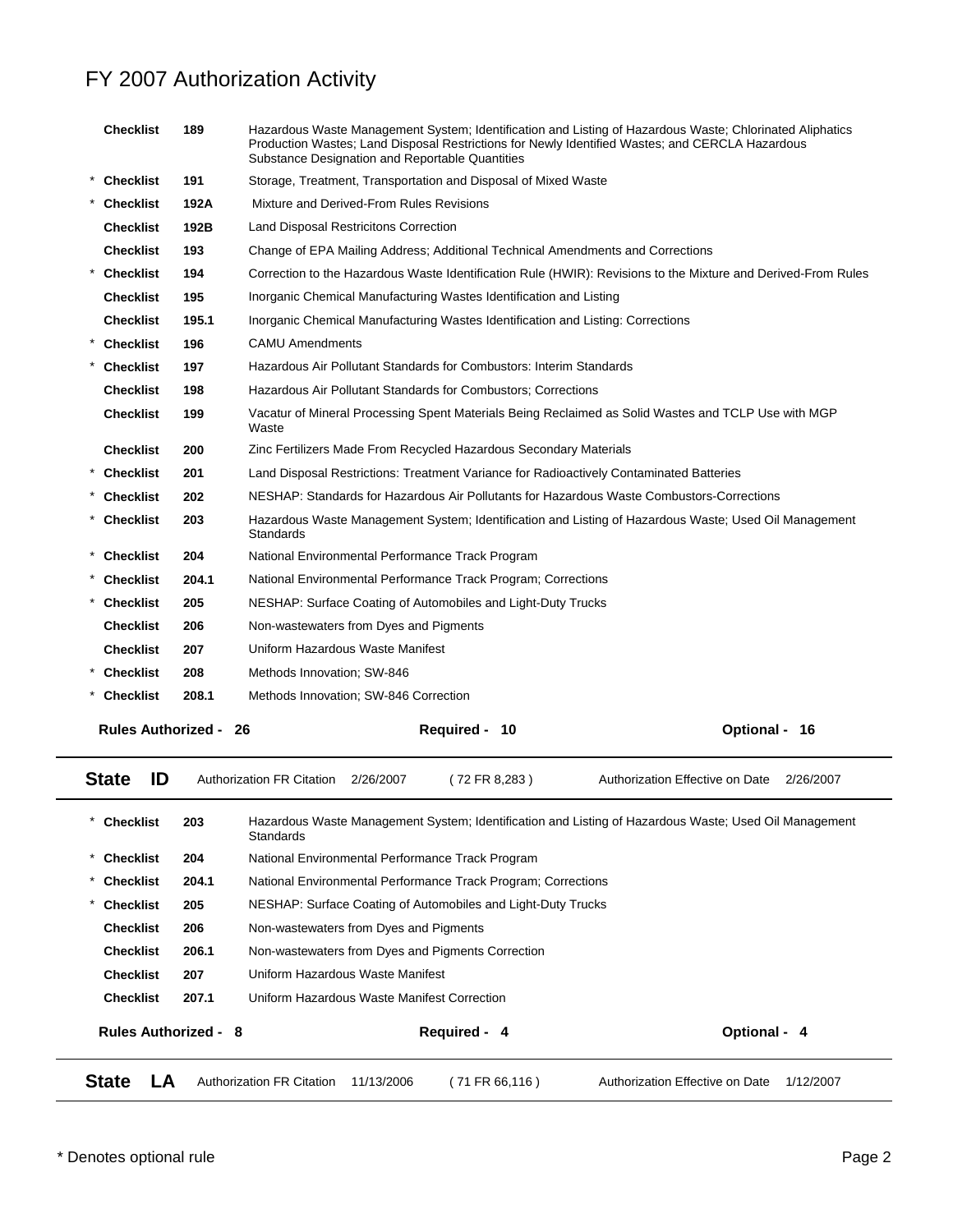| Checklist                                                                      | 203                         | Hazardous Waste Management System; Identification and Listing of Hazardous Waste; Used Oil Management<br><b>Standards</b> |              |
|--------------------------------------------------------------------------------|-----------------------------|---------------------------------------------------------------------------------------------------------------------------|--------------|
| <b>Checklist</b>                                                               | 205                         | NESHAP: Surface Coating of Automobiles and Light-Duty Trucks                                                              |              |
| <b>Checklist</b><br>206                                                        |                             | Non-wastewaters from Dyes and Pigments                                                                                    |              |
| Non-wastewaters from Dyes and Pigments Correction<br><b>Checklist</b><br>206.1 |                             |                                                                                                                           |              |
| 207<br><b>Checklist</b>                                                        |                             | Uniform Hazardous Waste Manifest                                                                                          |              |
| <b>Checklist</b>                                                               | 207.1                       | Uniform Hazardous Waste Manifest Correction                                                                               |              |
|                                                                                | <b>Rules Authorized - 6</b> | Required - 4                                                                                                              | Optional - 2 |

| <b>State</b><br><b>NM</b>                                                                                            |        | <b>Authorization FR Citation</b><br>(72 FR 46, 165)<br>Authorization Effective on Date<br>10/16/2007<br>8/17/2007                                                                                                              |  |  |  |
|----------------------------------------------------------------------------------------------------------------------|--------|--------------------------------------------------------------------------------------------------------------------------------------------------------------------------------------------------------------------------------|--|--|--|
| * Checklist                                                                                                          | 54     | Permit Modifications for Hazardous Waste Management Facilities                                                                                                                                                                 |  |  |  |
| <b>Checklist</b>                                                                                                     | 54.1   | Permit Modifications for Hazardous Waste Management Facilities (Correction 1 Included on Checklist 54)                                                                                                                         |  |  |  |
| * Checklist                                                                                                          | 80     | Toxicity Characteristic; Hydrocarbon Recovery Operations (HSWA)                                                                                                                                                                |  |  |  |
| <b>Checklist</b>                                                                                                     | 80.1   | Toxicity Characteristic; Hydrocarbon Recovery Operations (Correction 1 Included on Checklist 80) (HSWA)                                                                                                                        |  |  |  |
| * Checklist                                                                                                          | 80.2   | Toxicity Characteristic; Hydrocarbon Recovery Operations (Correction 2 Included on Checklist 80) (HSWA)                                                                                                                        |  |  |  |
| <b>Checklist</b>                                                                                                     | 84     | Toxicity Characteristic; Chlorofluorocarbon Refrigerants (HSWA)                                                                                                                                                                |  |  |  |
| * Checklist                                                                                                          | 89     | Revision to F037 and F038 Listings (HSWA)                                                                                                                                                                                      |  |  |  |
| <b>Checklist</b>                                                                                                     | 107    | Used Oil Filter Exclusion; Technical Correction                                                                                                                                                                                |  |  |  |
| * Checklist                                                                                                          | 117A   | "Mixture" and "Derived-From" Rules; Response to Court Remand                                                                                                                                                                   |  |  |  |
| <b>Checklist</b>                                                                                                     | 117A.1 | "Mixture" and "Derived-From" Rules; Technical Correction                                                                                                                                                                       |  |  |  |
| * Checklist                                                                                                          | 117A.2 | "Mixture" and "Derived-From" Rules: Final Rule                                                                                                                                                                                 |  |  |  |
| <b>Checklist</b>                                                                                                     | 119    | <b>Toxicity Characteristic Revision; TCLP</b>                                                                                                                                                                                  |  |  |  |
| <b>Checklist</b>                                                                                                     | 119.1  | <b>Toxicity Characteristic Revision: TCLP Correction</b>                                                                                                                                                                       |  |  |  |
| <b>Checklist</b>                                                                                                     | 126.1  | Hazardous Waste Management System; Testing and Monitoring Activities, Land Disposal Restrictions Correction                                                                                                                    |  |  |  |
| <b>Checklist</b>                                                                                                     | 127    | Burning of Hazardous Waste in Boilers and Industrial Furnaces                                                                                                                                                                  |  |  |  |
| <b>Checklist</b>                                                                                                     | 129    | Hazardous Waste Management System; Identification and Listing of Hazardous Waste; Treatability Studies<br>Sample Exclusion                                                                                                     |  |  |  |
| <b>Checklist</b>                                                                                                     | 133    | Standards Applicable to Owners and Operators of Hazardous Waste Treatment, Storage, and Disposal<br>Facilities, Underground Storage Tanks, and Underground Injection Control Systems; Financial Assurance; Letter<br>of Credit |  |  |  |
| <b>Checklist</b>                                                                                                     | 142E   | Universal Waste Rule (Hazardous Waste Management System; Modification of the Hazardous Waste Recycling<br>Regulatory Program); Final Rule                                                                                      |  |  |  |
| <b>Checklist</b>                                                                                                     | 150    | Identification and Listing of Hazardous Waste; Amendments to Definition of Solid Waste                                                                                                                                         |  |  |  |
| <b>Checklist</b>                                                                                                     | 175    | Hazardous Remediation Waste Management Requirements (HWIR-Media)                                                                                                                                                               |  |  |  |
| <b>Checklist</b>                                                                                                     | 181    | Universal Waste Rule                                                                                                                                                                                                           |  |  |  |
|                                                                                                                      |        | (not optional for States already regulating HW lamps, but whose regulations are less stringent than this rule)                                                                                                                 |  |  |  |
| <b>Checklist</b>                                                                                                     | 182    | NESHAPS: Final Standards for Hazardous Air Pollutants for Hazardous Waste Combustors (MACT Rule)                                                                                                                               |  |  |  |
| <b>Checklist</b>                                                                                                     | 182.1  | NESHAPS: Final Standards for Hazardous Air Pollutants for Hazardous Waste Combustors; Final Rule,<br><b>Technical Correction</b>                                                                                               |  |  |  |
| <b>Checklist</b>                                                                                                     | 183    | Land Disposal Restrictions; Wood Preserving Wastes, Metal Wastes, Zinc Micronutrients Fertilizer, etc.                                                                                                                         |  |  |  |
| <b>Checklist</b>                                                                                                     | 184    | Waste Water Treatment Sludges from Metal Finishing Industry; 180-day Accumulation Time                                                                                                                                         |  |  |  |
| <b>Checklist</b>                                                                                                     | 185    | Organobromine Production Wastes                                                                                                                                                                                                |  |  |  |
| <b>Checklist</b><br>187<br>Organobromine Production Waste and Petroleum Refining Process Waste: Technical Correction |        |                                                                                                                                                                                                                                |  |  |  |
| <b>Checklist</b>                                                                                                     | 188    | NESHAPS: Final Standards for Hazardous Air Pollutants for Hazardous Waste Combustors                                                                                                                                           |  |  |  |
| <b>Checklist</b>                                                                                                     | 188.1  | NESHAPS: Second Technical Correction, Vacatur                                                                                                                                                                                  |  |  |  |

\* Denotes optional rule Page 3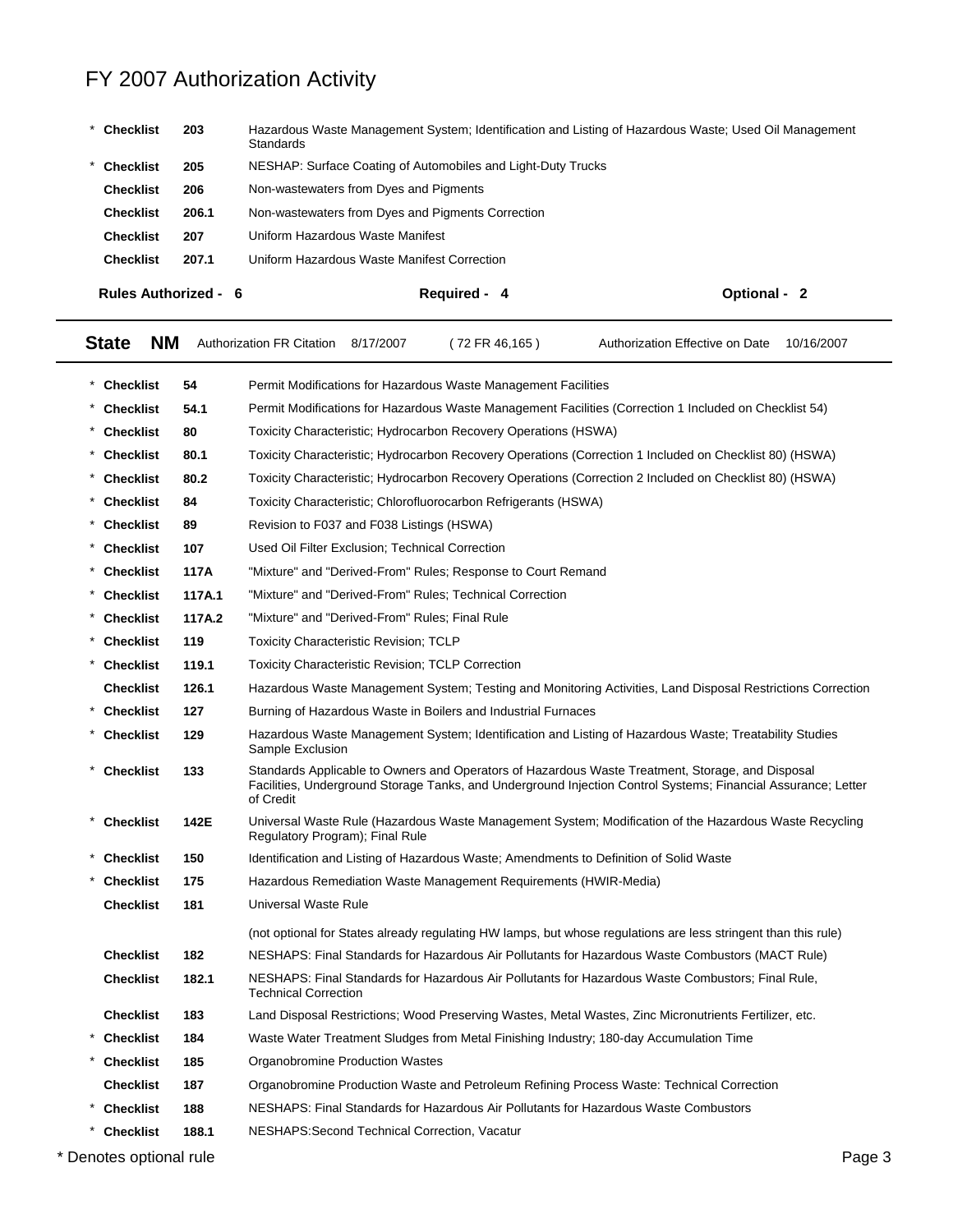|         | <b>Checklist</b>             | 188.2 | NESHAPS: Standards for Hazardous Air Pollutants for Hazardous Waste Combustors: Direct Final Rule                                                                                                                                                              |               |
|---------|------------------------------|-------|----------------------------------------------------------------------------------------------------------------------------------------------------------------------------------------------------------------------------------------------------------------|---------------|
|         | <b>Checklist</b>             | 189   | Hazardous Waste Management System; Identification and Listing of Hazardous Waste; Chlorinated Aliphatics<br>Production Wastes; Land Disposal Restrictions for Newly Identified Wastes; and CERCLA Hazardous<br>Substance Designation and Reportable Quantities |               |
|         | <b>Checklist</b>             | 190   | Deferral of Phase IV Standards for PCBs as a Constituent Subject to Treatment in Soil                                                                                                                                                                          |               |
|         | <b>Checklist</b>             | 192B  | Land Disposal Restricitons Correction                                                                                                                                                                                                                          |               |
|         | <b>Checklist</b>             | 193   | Change of EPA Mailing Address; Additional Technical Amendments and Corrections                                                                                                                                                                                 |               |
| $\ast$  | Checklist                    | 194   | Correction to the Hazardous Waste Identification Rule (HWIR): Revisions to the Mixture and Derived-From Rules                                                                                                                                                  |               |
|         | <b>Checklist</b>             | 195   | Inorganic Chemical Manufacturing Wastes Identification and Listing                                                                                                                                                                                             |               |
|         | <b>Checklist</b>             | 195.1 | Inorganic Chemical Manufacturing Wastes Identification and Listing: Corrections                                                                                                                                                                                |               |
| $\star$ | <b>Checklist</b>             | 196   | <b>CAMU Amendments</b>                                                                                                                                                                                                                                         |               |
|         | <b>Checklist</b>             | 197   | Hazardous Air Pollutant Standards for Combustors: Interim Standards                                                                                                                                                                                            |               |
|         | <b>Checklist</b>             | 198   | Hazardous Air Pollutant Standards for Combustors; Corrections                                                                                                                                                                                                  |               |
|         | <b>Checklist</b>             | 199   | Vacatur of Mineral Processing Spent Materials Being Reclaimed as Solid Wastes and TCLP Use with MGP<br>Waste                                                                                                                                                   |               |
|         | <b>Rules Authorized - 41</b> |       | <b>Required -</b><br>-13                                                                                                                                                                                                                                       | Optional - 28 |

| <b>State</b><br>VТ          |       | <b>Authorization FR Citation</b><br>3/16/2007                 | (72 FR 12,568) | Authorization Effective on Date                                                                       | 5/15/2007 |
|-----------------------------|-------|---------------------------------------------------------------|----------------|-------------------------------------------------------------------------------------------------------|-----------|
| <b>Checklist</b>            | 203   | Standards                                                     |                | Hazardous Waste Management System; Identification and Listing of Hazardous Waste; Used Oil Management |           |
| <b>Checklist</b>            | 204   | National Environmental Performance Track Program              |                |                                                                                                       |           |
| <b>Checklist</b>            | 204.1 | National Environmental Performance Track Program; Corrections |                |                                                                                                       |           |
| <b>Checklist</b>            | 206   | Non-wastewaters from Dyes and Pigments                        |                |                                                                                                       |           |
| <b>Checklist</b>            | 206.1 | Non-wastewaters from Dyes and Pigments Correction             |                |                                                                                                       |           |
| <b>Checklist</b>            | 207   | Uniform Hazardous Waste Manifest                              |                |                                                                                                       |           |
| <b>Checklist</b>            | 207.1 | Uniform Hazardous Waste Manifest Correction                   |                |                                                                                                       |           |
| <b>Rules Authorized - 7</b> |       |                                                               | Required - 4   | Optional - 3                                                                                          |           |

State WA Authorization FR Citation 10/30/2006 (71 FR 63,253) Authorization Effective on Date 12/29/2006

**Checklist 30** Biennial Report; Correction (Waste Minimization, Technical Correction to Checklist 17D) **Checklist 108** Toxicity Characteristics Revision; Technical Corrections \* **Checklist 152** Imports and Exports of Hazardous Waste: Implementation of OECD Council Decision **Checklist 161** Second Emergency Revision of the Land Disposal Restrictions (LDR) Treatment Standards for Listed Hazardous Wastes From Carbamate Production **Checklist 168** Hazardous Waste Combustors Revised Standards **Checklist 182** NESHAPS: Final Standards for Hazardous Air Pollutants for Hazardous Waste Combustors (MACT Rule) **Checklist 182.1** NESHAPS: Final Standards for Hazardous Air Pollutants for Hazardous Waste Combustors; Final Rule, Technical Correction **Checklist 183** Land Disposal Restrictions; Wood Preserving Wastes, Metal Wastes, Zinc Micronutrients Fertilizer, etc. \* **Checklist 184** Waste Water Treatment Sludges from Metal Finishing Industry; 180-day Accumulation Time **Checklist 187** Organobromine Production Waste and Petroleum Refining Process Waste: Technical Correction \* **Checklist 188** NESHAPS: Final Standards for Hazardous Air Pollutants for Hazardous Waste Combustors \* **Checklist 188.1** NESHAPS:Second Technical Correction, Vacatur